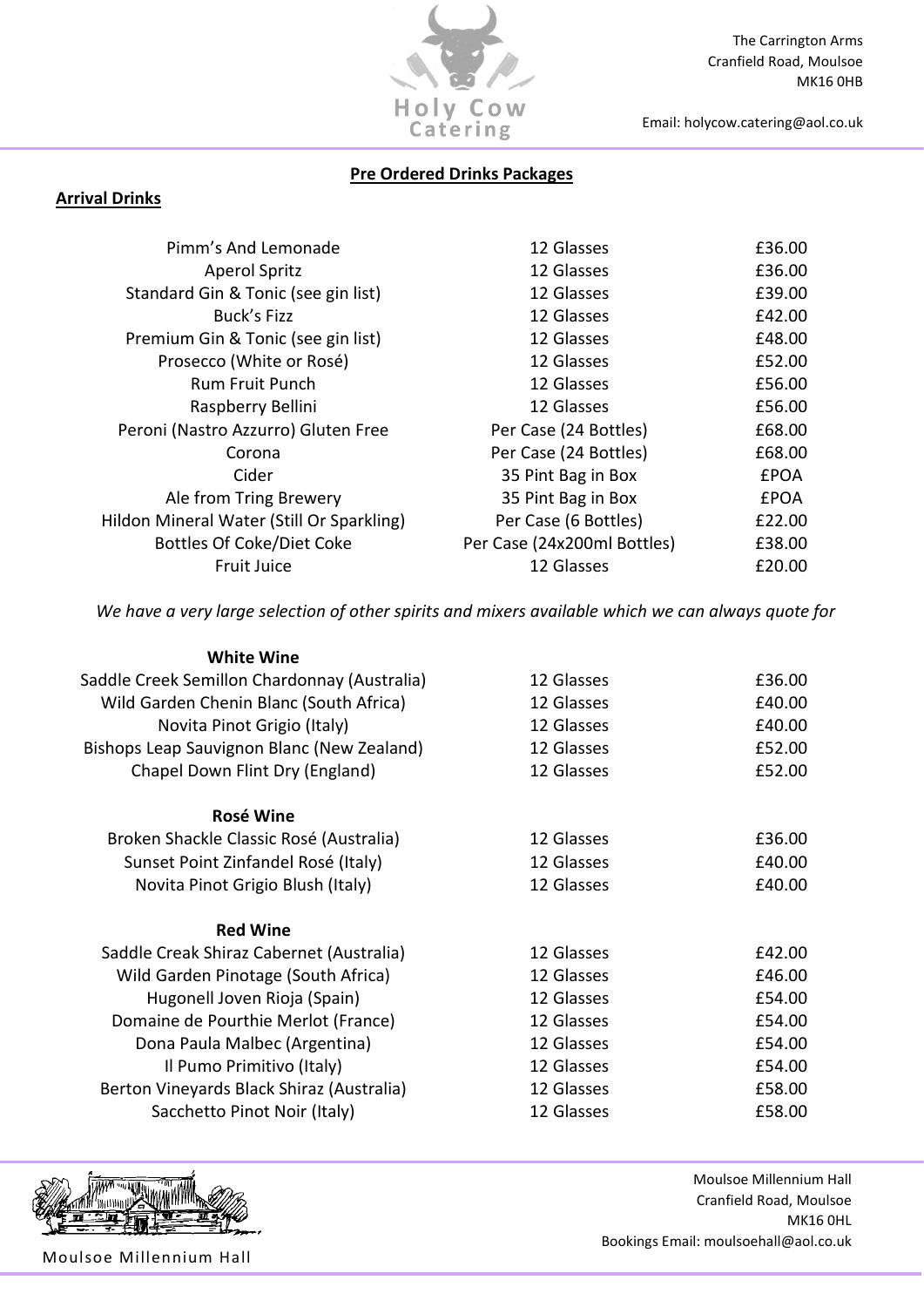

The Carrington Arms Cranfield Road, Moulsoe MK16 0HB

Email: holycow.catering@aol.co.uk

# Table Wines and Water

| Item                                           | Quantity             | <b>Item Total Cost</b> |
|------------------------------------------------|----------------------|------------------------|
| Hildon Mineral Water (Still Or Sparkling)      | Per Case (6 Bottles) | £22.00                 |
| <b>White Wine</b>                              |                      |                        |
| Saddle Creek Semillon Chardonnay (Australia)   | 6 Bottles            | £72.00                 |
| Wild Garden Chenin Blanc (South Africa)        | 6 Bottles            | £79.00                 |
| Novita Pinot Grigio (Italy)                    | 6 Bottles            | £79.00                 |
| Bishops Leap Sauvignon Blanc (New Zealand)     | 6 Bottles            | £97.00                 |
| Chapel Down Flint Dry (England)                | 6 Bottles            | £99.00                 |
| <b>Rosé Wine</b>                               |                      |                        |
| Broken Shackle Classic Rosé (Australia)        | 6 Bottles            | £72.00                 |
| Sunset Point Zinfandel Rosé (Italy)            | 6 Bottles            | £79.00                 |
| Novita Pinot Grigio Blush (Italy)              | 6 Bottles            | £79.00                 |
| <b>Red Wine</b>                                |                      |                        |
| Saddle Creak Shiraz Cabernet (Australia)       | 6 Bottles            | £72.00                 |
| Wild Garden Pinotage (South Africa)            | 6 Bottles            | £79.00                 |
| Hugonell Joven Rioja (Spain)                   | 6 Bottles            | £89.00                 |
| Domaine de Pourthie Merlot (France)            | 6 Bottles            | £89.00                 |
| Dona Paula Malbec (Argentina)                  | 6 Bottles            | £89.00                 |
| Il Pumo Primitivo (Italy)                      | 6 Bottles            | £89.00                 |
| Berton Vineyards Black Shiraz (Australia)      | 6 Bottles            | £99.00                 |
| Sacchetto Pinot Noir (Italy)                   | 6 Bottles            | £99.00                 |
| <b>Sparkling</b>                               |                      |                        |
| Favola Prosecco (Italy)                        | 6 Bottles            | £107.00                |
| Vino Spumate Prosecco Rosé (Italy)             | 6 Bottles            | £80.00                 |
| <b>Chapel Down Sparkling Bacchus (England)</b> | 6 Bottles            | £130.00                |
| Chapel Down Vintage Reserve (England)          | 6 Bottles            | £160.00                |
| Francois Bedel Vintage Champagne (France)      | 6 Bottles            | £190.00                |
| Bernard Remy Rosé Champagne (France)           | 6 Bottles            | £220.00                |
| Sugrue Pierre Brut (England)                   | 6 Bottles            | £280.00                |
| Veuve Cliquot Brut Champagne (France)          | 6 Bottles            | £280.00                |



Moulsoe Millennium Hall

Moulsoe Millennium Hall Cranfield Road, Moulsoe MK16 0HL Bookings Email: moulsoehall@aol.co.uk